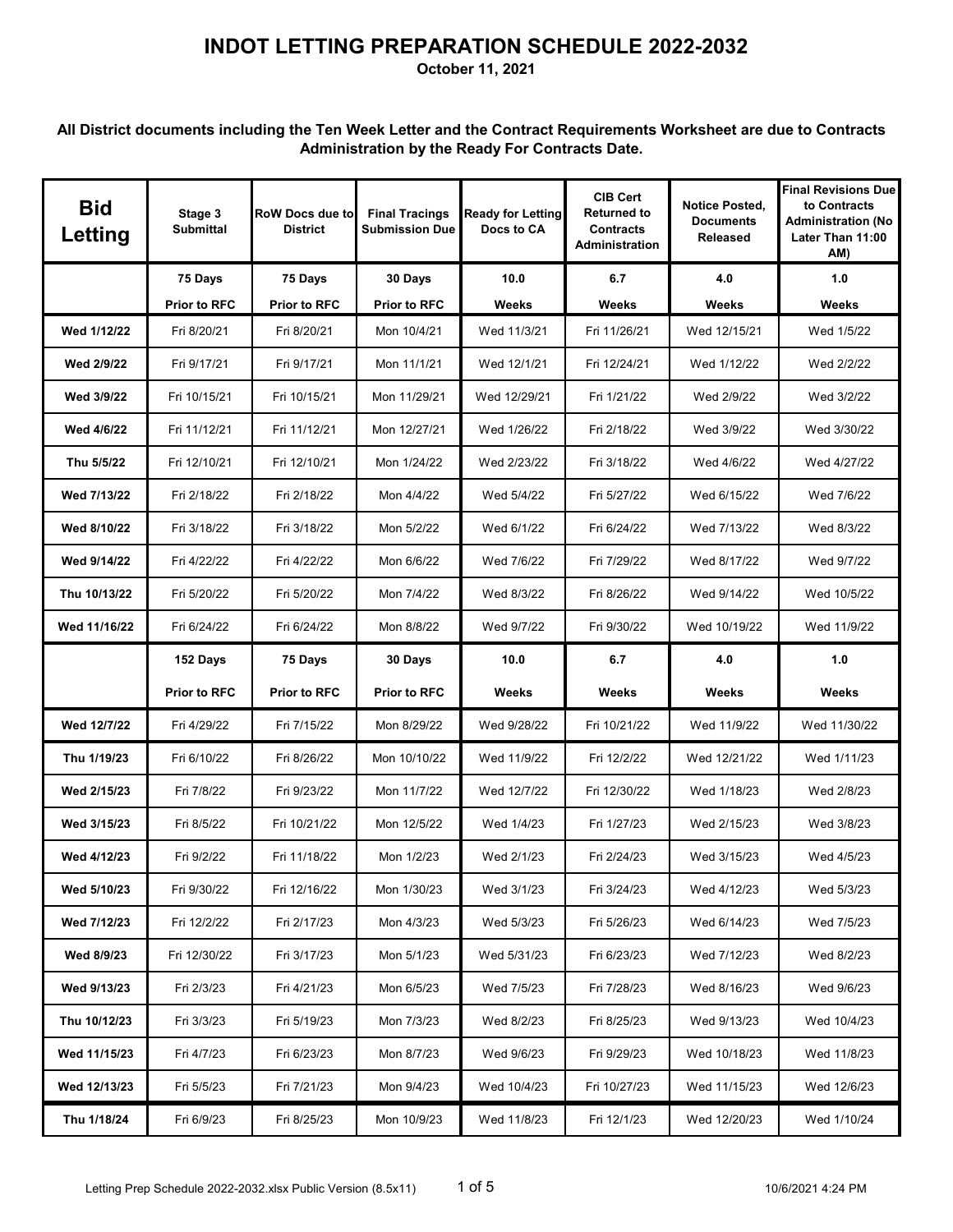**October 11, 2021**

| <b>Bid</b><br>Letting | Stage 3<br><b>Submittal</b> | RoW Docs due to<br><b>District</b> | <b>Final Tracings</b><br><b>Submission Due</b> | <b>Ready for Letting</b><br>Docs to CA | <b>CIB Cert</b><br><b>Returned to</b><br><b>Contracts</b><br><b>Administration</b> | <b>Notice Posted,</b><br><b>Documents</b><br><b>Released</b> | <b>Final Revisions Due</b><br>to Contracts<br><b>Administration (No</b><br>Later Than 11:00<br>AM) |
|-----------------------|-----------------------------|------------------------------------|------------------------------------------------|----------------------------------------|------------------------------------------------------------------------------------|--------------------------------------------------------------|----------------------------------------------------------------------------------------------------|
|                       | 75 Days                     | 75 Days                            | 30 Days                                        | 10.0                                   | 6.7                                                                                | 4.0                                                          | 1.0                                                                                                |
|                       | <b>Prior to RFC</b>         | <b>Prior to RFC</b>                | <b>Prior to RFC</b>                            | Weeks                                  | Weeks                                                                              | Weeks                                                        | Weeks                                                                                              |
| Wed 2/14/24           | Fri 7/7/23                  | Fri 9/22/23                        | Mon 11/6/23                                    | Wed 12/6/23                            | Fri 12/29/23                                                                       | Wed 1/17/24                                                  | Wed 2/7/24                                                                                         |
| Wed 3/13/24           | Fri 8/4/23                  | Fri 10/20/23                       | Mon 12/4/23                                    | Wed 1/3/24                             | Fri 1/26/24                                                                        | Wed 2/14/24                                                  | Wed 3/6/24                                                                                         |
| Wed 4/10/24           | Fri 9/1/23                  | Fri 11/17/23                       | Mon 1/1/24                                     | Wed 1/31/24                            | Fri 2/23/24                                                                        | Wed 3/13/24                                                  | Wed 4/3/24                                                                                         |
| Thu 5/9/24            | Fri 9/29/23                 | Fri 12/15/23                       | Mon 1/29/24                                    | Wed 2/28/24                            | Fri 3/22/24                                                                        | Wed 4/10/24                                                  | Wed 5/1/24                                                                                         |
| Wed 7/10/24           | Fri 12/1/23                 | Fri 2/16/24                        | Mon 4/1/24                                     | Wed 5/1/24                             | Fri 5/24/24                                                                        | Wed 6/12/24                                                  | Wed 7/3/24                                                                                         |
| Wed 8/14/24           | Fri 1/5/24                  | Fri 3/22/24                        | Mon 5/6/24                                     | Wed 6/5/24                             | Fri 6/28/24                                                                        | Wed 7/17/24                                                  | Wed 8/7/24                                                                                         |
| Wed 9/11/24           | Fri 2/2/24                  | Fri 4/19/24                        | Mon 6/3/24                                     | Wed 7/3/24                             | Fri 7/26/24                                                                        | Wed 8/14/24                                                  | Wed 9/4/24                                                                                         |
| Wed 10/9/24           | Fri 3/1/24                  | Fri 5/17/24                        | Mon 7/1/24                                     | Wed 7/31/24                            | Fri 8/23/24                                                                        | Wed 9/11/24                                                  | Wed 10/2/24                                                                                        |
| Thu 11/14/24          | Fri 4/5/24                  | Fri 6/21/24                        | Mon 8/5/24                                     | Wed 9/4/24                             | Fri 9/27/24                                                                        | Wed 10/16/24                                                 | Wed 11/6/24                                                                                        |
| Wed 12/11/24          | Fri 5/3/24                  | Fri 7/19/24                        | Mon 9/2/24                                     | Wed 10/2/24                            | Fri 10/25/24                                                                       | Wed 11/13/24                                                 | Wed 12/4/24                                                                                        |
| Wed 1/15/25           | Fri 6/7/24                  | Fri 8/23/24                        | Mon 10/7/24                                    | Wed 11/6/24                            | Fri 11/29/24                                                                       | Wed 12/18/24                                                 | Wed 1/8/25                                                                                         |
| Wed 2/12/25           | Fri 7/5/24                  | Fri 9/20/24                        | Mon 11/4/24                                    | Wed 12/4/24                            | Fri 12/27/24                                                                       | Wed 1/15/25                                                  | Wed 2/5/25                                                                                         |
| Wed 3/12/25           | Fri 8/2/24                  | Fri 10/18/24                       | Mon 12/2/24                                    | Wed 1/1/25                             | Fri 1/24/25                                                                        | Wed 2/12/25                                                  | Wed 3/5/25                                                                                         |
| Wed 4/9/25            | Fri 8/30/24                 | Fri 11/15/24                       | Mon 12/30/24                                   | Wed 1/29/25                            | Fri 2/21/25                                                                        | Wed 3/12/25                                                  | Wed 4/2/25                                                                                         |
| Wed 5/7/25            | Fri 9/27/24                 | Fri 12/13/24                       | Mon 1/27/25                                    | Wed 2/26/25                            | Fri 3/21/25                                                                        | Wed 4/9/25                                                   | Wed 4/30/25                                                                                        |
| Wed 7/9/25            | Fri 11/29/24                | Fri 2/14/25                        | Mon 3/31/25                                    | Wed 4/30/25                            | Fri 5/23/25                                                                        | Wed 6/11/25                                                  | Wed 7/2/25                                                                                         |
| Wed 8/6/25            | Fri 12/27/24                | Fri 3/14/25                        | Mon 4/28/25                                    | Wed 5/28/25                            | Fri 6/20/25                                                                        | Wed 7/9/25                                                   | Wed 7/30/25                                                                                        |
| Wed 9/10/25           | Fri 1/31/25                 | Fri 4/18/25                        | Mon 6/2/25                                     | Wed 7/2/25                             | Fri 7/25/25                                                                        | Wed 8/13/25                                                  | Wed 9/3/25                                                                                         |
| Wed 10/8/25           | Fri 2/28/25                 | Fri 5/16/25                        | Mon 6/30/25                                    | Wed 7/30/25                            | Fri 8/22/25                                                                        | Wed 9/10/25                                                  | Wed 10/1/25                                                                                        |
| Thu 11/13/25          | Fri 4/4/25                  | Fri 6/20/25                        | Mon 8/4/25                                     | Wed 9/3/25                             | Fri 9/26/25                                                                        | Wed 10/15/25                                                 | Wed 11/5/25                                                                                        |
| Wed 12/10/25          | Fri 5/2/25                  | Fri 7/18/25                        | Mon 9/1/25                                     | Wed 10/1/25                            | Fri 10/24/25                                                                       | Wed 11/12/25                                                 | Wed 12/3/25                                                                                        |
| Wed 1/14/26           | Fri 6/6/25                  | Fri 8/22/25                        | Mon 10/6/25                                    | Wed 11/5/25                            | Fri 11/28/25                                                                       | Wed 12/17/25                                                 | Wed 1/7/26                                                                                         |
| Wed 2/11/26           | Fri 7/4/25                  | Fri 9/19/25                        | Mon 11/3/25                                    | Wed 12/3/25                            | Fri 12/26/25                                                                       | Wed 1/14/26                                                  | Wed 2/4/26                                                                                         |
| Wed 3/11/26           | Fri 8/1/25                  | Fri 10/17/25                       | Mon 12/1/25                                    | Wed 12/31/25                           | Fri 1/23/26                                                                        | Wed 2/11/26                                                  | Wed 3/4/26                                                                                         |
| Wed 4/8/26            | Fri 8/29/25                 | Fri 11/14/25                       | Mon 12/29/25                                   | Wed 1/28/26                            | Fri 2/20/26                                                                        | Wed 3/11/26                                                  | Wed 4/1/26                                                                                         |
| Thu 5/7/26            | Fri 9/26/25                 | Fri 12/12/25                       | Mon 1/26/26                                    | Wed 2/25/26                            | Fri 3/20/26                                                                        | Wed 4/8/26                                                   | Wed 4/29/26                                                                                        |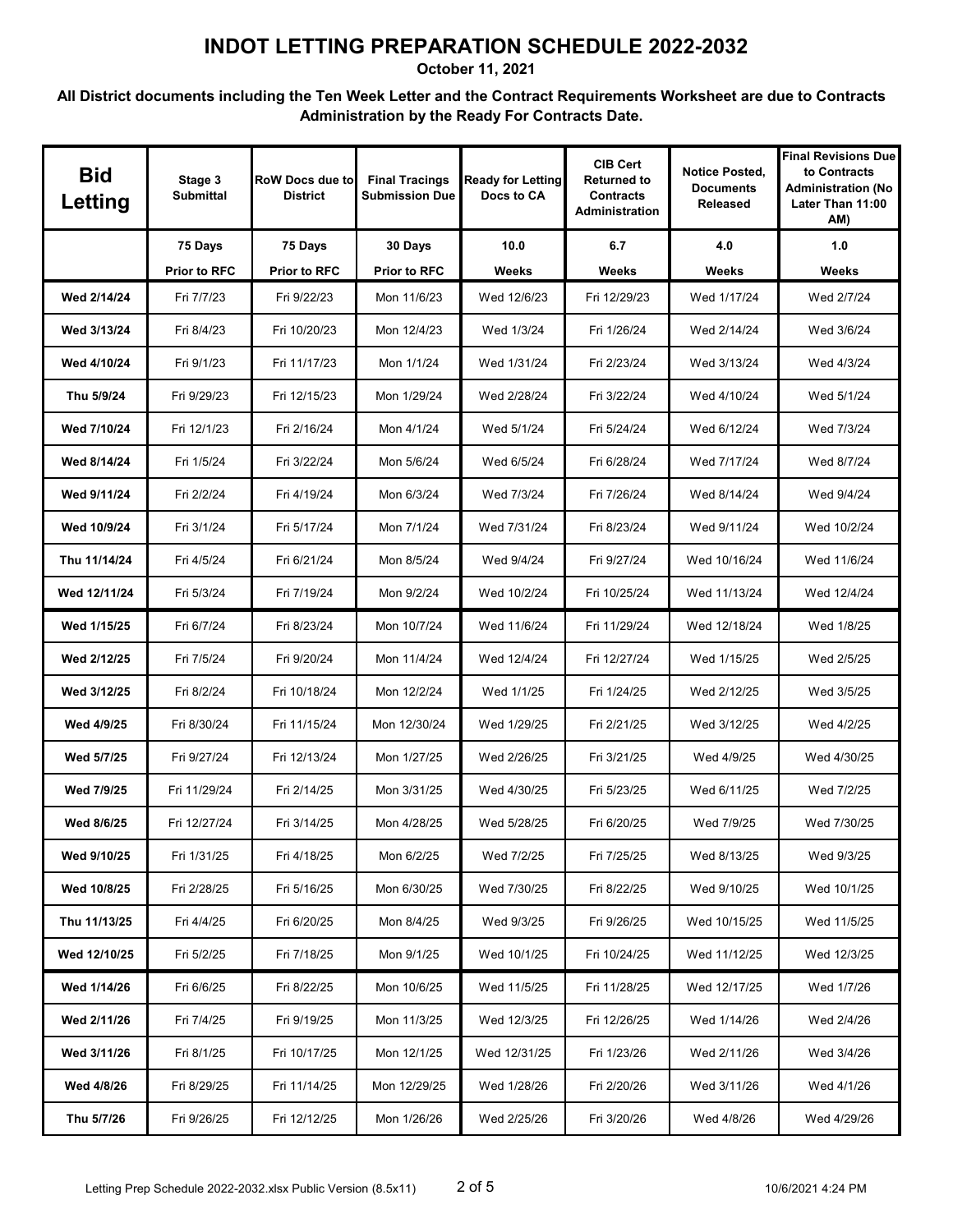**October 11, 2021**

| <b>Bid</b><br>Letting | Stage 3<br><b>Submittal</b> | RoW Docs due to<br><b>District</b> | <b>Final Tracings</b><br><b>Submission Due</b> | <b>Ready for Letting</b><br>Docs to CA | <b>CIB Cert</b><br><b>Returned to</b><br><b>Contracts</b><br><b>Administration</b> | <b>Notice Posted,</b><br><b>Documents</b><br>Released | <b>Final Revisions Due</b><br>to Contracts<br><b>Administration (No</b><br>Later Than 11:00<br>AM) |
|-----------------------|-----------------------------|------------------------------------|------------------------------------------------|----------------------------------------|------------------------------------------------------------------------------------|-------------------------------------------------------|----------------------------------------------------------------------------------------------------|
|                       | 75 Days                     | 75 Days                            | 30 Days                                        | 10.0                                   | 6.7                                                                                | 4.0                                                   | 1.0                                                                                                |
|                       | <b>Prior to RFC</b>         | <b>Prior to RFC</b>                | <b>Prior to RFC</b>                            | Weeks                                  | Weeks                                                                              | Weeks                                                 | Weeks                                                                                              |
| Wed 7/8/26            | Fri 11/28/25                | Fri 2/13/26                        | Mon 3/30/26                                    | Wed 4/29/26                            | Fri 5/22/26                                                                        | Wed 6/10/26                                           | Wed 7/1/26                                                                                         |
| Wed 8/5/26            | Fri 12/26/25                | Fri 3/13/26                        | Mon 4/27/26                                    | Wed 5/27/26                            | Fri 6/19/26                                                                        | Wed 7/8/26                                            | Wed 7/29/26                                                                                        |
| Wed 9/2/26            | Fri 1/23/26                 | Fri 4/10/26                        | Mon 5/25/26                                    | Wed 6/24/26                            | Fri 7/17/26                                                                        | Wed 8/5/26                                            | Wed 8/26/26                                                                                        |
| Wed 10/7/26           | Fri 2/27/26                 | Fri 5/15/26                        | Mon 6/29/26                                    | Wed 7/29/26                            | Fri 8/21/26                                                                        | Wed 9/9/26                                            | Wed 9/30/26                                                                                        |
| Thu 11/5/26           | Fri 3/27/26                 | Fri 6/12/26                        | Mon 7/27/26                                    | Wed 8/26/26                            | Fri 9/18/26                                                                        | Wed 10/7/26                                           | Wed 10/28/26                                                                                       |
| Wed 12/9/26           | Fri 5/1/26                  | Fri 7/17/26                        | Mon 8/31/26                                    | Wed 9/30/26                            | Fri 10/23/26                                                                       | Wed 11/11/26                                          | Wed 12/2/26                                                                                        |
| Wed 1/13/27           | Fri 6/5/26                  | Fri 8/21/26                        | Mon 10/5/26                                    | Wed 11/4/26                            | Fri 11/27/26                                                                       | Wed 12/16/26                                          | Wed 1/6/27                                                                                         |
| Wed 2/10/27           | Fri 7/3/26                  | Fri 9/18/26                        | Mon 11/2/26                                    | Wed 12/2/26                            | Fri 12/25/26                                                                       | Wed 1/13/27                                           | Wed 2/3/27                                                                                         |
| Wed 3/10/27           | Fri 7/31/26                 | Fri 10/16/26                       | Mon 11/30/26                                   | Wed 12/30/26                           | Fri 1/22/27                                                                        | Wed 2/10/27                                           | Wed 3/3/27                                                                                         |
| Wed 4/7/27            | Fri 8/28/26                 | Fri 11/13/26                       | Mon 12/28/26                                   | Wed 1/27/27                            | Fri 2/19/27                                                                        | Wed 3/10/27                                           | Wed 3/31/27                                                                                        |
| Thu 5/6/27            | Fri 9/25/26                 | Fri 12/11/26                       | Mon 1/25/27                                    | Wed 2/24/27                            | Fri 3/19/27                                                                        | Wed 4/7/27                                            | Wed 4/28/27                                                                                        |
| Wed 7/14/27           | Fri 12/4/26                 | Fri 2/19/27                        | Mon 4/5/27                                     | Wed 5/5/27                             | Fri 5/28/27                                                                        | Wed 6/16/27                                           | Wed 7/7/27                                                                                         |
| Wed 8/11/27           | Fri 1/1/27                  | Fri 3/19/27                        | Mon 5/3/27                                     | Wed 6/2/27                             | Fri 6/25/27                                                                        | Wed 7/14/27                                           | Wed 8/4/27                                                                                         |
| Wed 9/15/27           | Fri 2/5/27                  | Fri 4/23/27                        | Mon 6/7/27                                     | Wed 7/7/27                             | Fri 7/30/27                                                                        | Wed 8/18/27                                           | Wed 9/8/27                                                                                         |
| Thu 10/14/27          | Fri 3/5/27                  | Fri 5/21/27                        | Mon 7/5/27                                     | Wed 8/4/27                             | Fri 8/27/27                                                                        | Wed 9/15/27                                           | Wed 10/6/27                                                                                        |
| Wed 11/10/27          | Fri 4/2/27                  | Fri 6/18/27                        | Mon 8/2/27                                     | Wed 9/1/27                             | Fri 9/24/27                                                                        | Wed 10/13/27                                          | Wed 11/3/27                                                                                        |
| Wed 12/8/27           | Fri 4/30/27                 | Fri 7/16/27                        | Mon 8/30/27                                    | Wed 9/29/27                            | Fri 10/22/27                                                                       | Wed 11/10/27                                          | Wed 12/1/27                                                                                        |
| Wed 1/12/28           | Fri 6/4/27                  | Fri 8/20/27                        | Mon 10/4/27                                    | Wed 11/3/27                            | Fri 11/26/27                                                                       | Wed 12/15/27                                          | Wed 1/5/28                                                                                         |
| Wed 2/9/28            | Fri 7/2/27                  | Fri 9/17/27                        | Mon 11/1/27                                    | Wed 12/1/27                            | Fri 12/24/27                                                                       | Wed 1/12/28                                           | Wed 2/2/28                                                                                         |
| Wed 3/8/28            | Fri 7/30/27                 | Fri 10/15/27                       | Mon 11/29/27                                   | Wed 12/29/27                           | Fri 1/21/28                                                                        | Wed 2/9/28                                            | Wed 3/1/28                                                                                         |
| Wed 4/5/28            | Fri 8/27/27                 | Fri 11/12/27                       | Mon 12/27/27                                   | Wed 1/26/28                            | Fri 2/18/28                                                                        | Wed 3/8/28                                            | Wed 3/29/28                                                                                        |
| Wed 5/10/28           | Fri 10/1/27                 | Fri 12/17/27                       | Mon 1/31/28                                    | Wed 3/1/28                             | Fri 3/24/28                                                                        | Wed 4/12/28                                           | Wed 5/3/28                                                                                         |
| Wed 7/12/28           | Fri 12/3/27                 | Fri 2/18/28                        | Mon 4/3/28                                     | Wed 5/3/28                             | Fri 5/26/28                                                                        | Wed 6/14/28                                           | Wed 7/5/28                                                                                         |
| Wed 8/9/28            | Fri 12/31/27                | Fri 3/17/28                        | Mon 5/1/28                                     | Wed 5/31/28                            | Fri 6/23/28                                                                        | Wed 7/12/28                                           | Wed 8/2/28                                                                                         |
| Wed 9/13/28           | Fri 2/4/28                  | Fri 4/21/28                        | Mon 6/5/28                                     | Wed 7/5/28                             | Fri 7/28/28                                                                        | Wed 8/16/28                                           | Wed 9/6/28                                                                                         |
| Thu 10/12/28          | Fri 3/3/28                  | Fri 5/19/28                        | Mon 7/3/28                                     | Wed 8/2/28                             | Fri 8/25/28                                                                        | Wed 9/13/28                                           | Wed 10/4/28                                                                                        |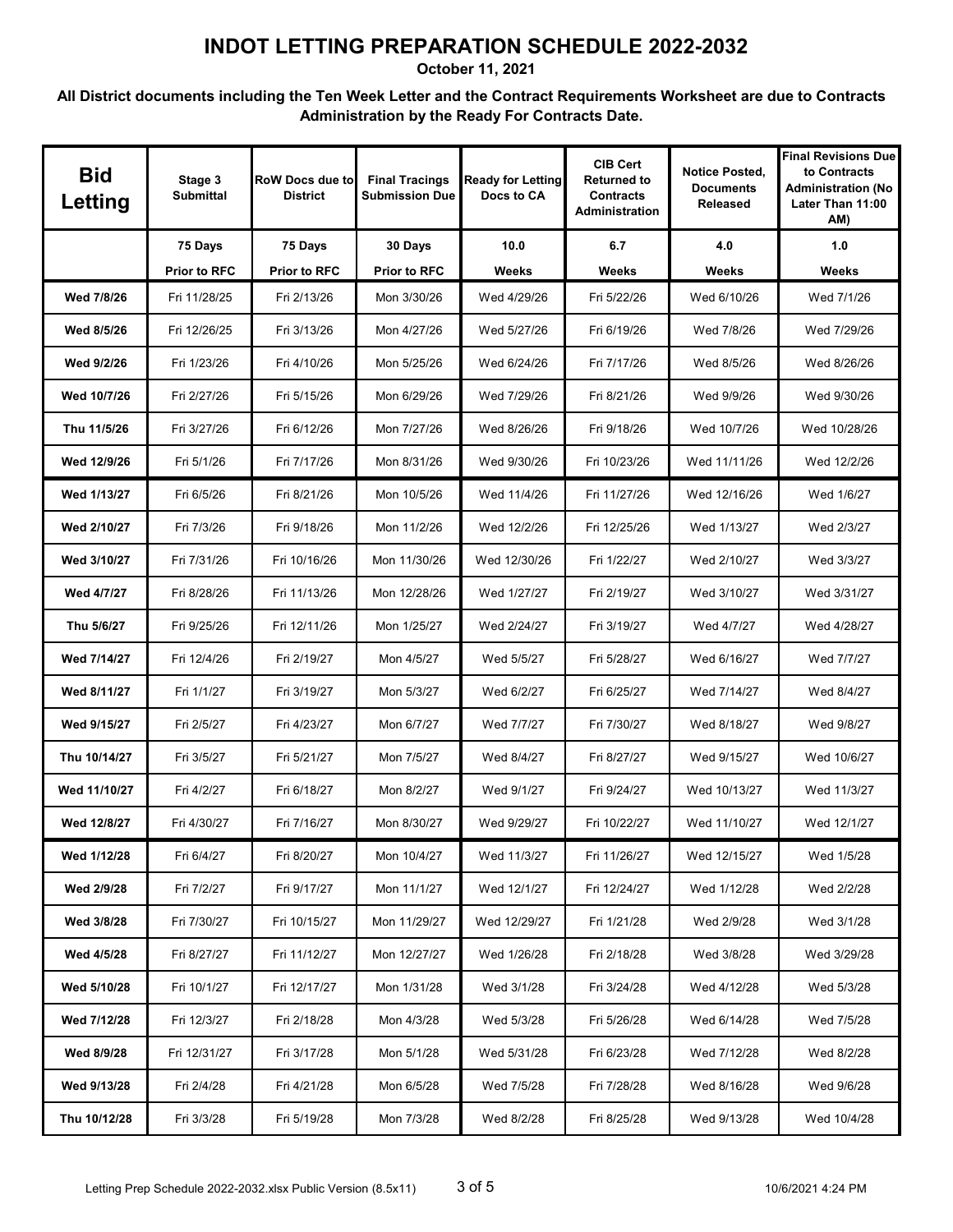**October 11, 2021**

| <b>Bid</b><br>Letting | Stage 3<br><b>Submittal</b> | RoW Docs due to<br><b>District</b> | <b>Final Tracings</b><br><b>Submission Due</b> | <b>Ready for Letting</b><br>Docs to CA | <b>CIB Cert</b><br><b>Returned to</b><br><b>Contracts</b><br><b>Administration</b> | <b>Notice Posted,</b><br><b>Documents</b><br>Released | <b>Final Revisions Due</b><br>to Contracts<br><b>Administration (No</b><br>Later Than 11:00<br>AM) |
|-----------------------|-----------------------------|------------------------------------|------------------------------------------------|----------------------------------------|------------------------------------------------------------------------------------|-------------------------------------------------------|----------------------------------------------------------------------------------------------------|
|                       | 75 Days                     | 75 Days                            | 30 Days                                        | 10.0                                   | 6.7                                                                                | 4.0                                                   | 1.0                                                                                                |
|                       | <b>Prior to RFC</b>         | <b>Prior to RFC</b>                | <b>Prior to RFC</b>                            | Weeks                                  | Weeks                                                                              | Weeks                                                 | Weeks                                                                                              |
| Wed 11/15/28          | Fri 4/7/28                  | Fri 6/23/28                        | Mon 8/7/28                                     | Wed 9/6/28                             | Fri 9/29/28                                                                        | Wed 10/18/28                                          | Wed 11/8/28                                                                                        |
| Wed 12/13/28          | Fri 5/5/28                  | Fri 7/21/28                        | Mon 9/4/28                                     | Wed 10/4/28                            | Fri 10/27/28                                                                       | Wed 11/15/28                                          | Wed 12/6/28                                                                                        |
| Thu 1/18/29           | Fri 6/9/28                  | Fri 8/25/28                        | Mon 10/9/28                                    | Wed 11/8/28                            | Fri 12/1/28                                                                        | Wed 12/20/28                                          | Wed 1/10/29                                                                                        |
| Wed 2/14/29           | Fri 7/7/28                  | Fri 9/22/28                        | Mon 11/6/28                                    | Wed 12/6/28                            | Fri 12/29/28                                                                       | Wed 1/17/29                                           | Wed 2/7/29                                                                                         |
| Wed 3/14/29           | Fri 8/4/28                  | Fri 10/20/28                       | Mon 12/4/28                                    | Wed 1/3/29                             | Fri 1/26/29                                                                        | Wed 2/14/29                                           | Wed 3/7/29                                                                                         |
| Wed 4/11/29           | Fri 9/1/28                  | Fri 11/17/28                       | Mon 1/1/29                                     | Wed 1/31/29                            | Fri 2/23/29                                                                        | Wed 3/14/29                                           | Wed 4/4/29                                                                                         |
| Wed 5/9/29            | Fri 9/29/28                 | Fri 12/15/28                       | Mon 1/29/29                                    | Wed 2/28/29                            | Fri 3/23/29                                                                        | Wed 4/11/29                                           | Wed 5/2/29                                                                                         |
| Wed 7/11/29           | Fri 12/1/28                 | Fri 2/16/29                        | Mon 4/2/29                                     | Wed 5/2/29                             | Fri 5/25/29                                                                        | Wed 6/13/29                                           | Wed 7/4/29                                                                                         |
| Wed 8/8/29            | Fri 12/29/28                | Fri 3/16/29                        | Mon 4/30/29                                    | Wed 5/30/29                            | Fri 6/22/29                                                                        | Wed 7/11/29                                           | Wed 8/1/29                                                                                         |
| Wed 9/12/29           | Fri 2/2/29                  | Fri 4/20/29                        | Mon 6/4/29                                     | Wed 7/4/29                             | Fri 7/27/29                                                                        | Wed 8/15/29                                           | Wed 9/5/29                                                                                         |
| Thu 10/11/29          | Fri 3/2/29                  | Fri 5/18/29                        | Mon 7/2/29                                     | Wed 8/1/29                             | Fri 8/24/29                                                                        | Wed 9/12/29                                           | Wed 10/3/29                                                                                        |
| Wed 11/7/29           | Fri 3/30/29                 | Fri 6/15/29                        | Mon 7/30/29                                    | Wed 8/29/29                            | Fri 9/21/29                                                                        | Wed 10/10/29                                          | Wed 10/31/29                                                                                       |
| Wed 12/12/29          | Fri 5/4/29                  | Fri 7/20/29                        | Mon 9/3/29                                     | Wed 10/3/29                            | Fri 10/26/29                                                                       | Wed 11/14/29                                          | Wed 12/5/29                                                                                        |
| Wed 1/16/30           | Fri 6/8/29                  | Fri 8/24/29                        | Mon 10/8/29                                    | Wed 11/7/29                            | Fri 11/30/29                                                                       | Wed 12/19/29                                          | Wed 1/9/30                                                                                         |
| Wed 2/13/30           | Fri 7/6/29                  | Fri 9/21/29                        | Mon 11/5/29                                    | Wed 12/5/29                            | Fri 12/28/29                                                                       | Wed 1/16/30                                           | Wed 2/6/30                                                                                         |
| Wed 3/13/30           | Fri 8/3/29                  | Fri 10/19/29                       | Mon 12/3/29                                    | Wed 1/2/30                             | Fri 1/25/30                                                                        | Wed 2/13/30                                           | Wed 3/6/30                                                                                         |
| Wed 4/10/30           | Fri 8/31/29                 | Fri 11/16/29                       | Mon 12/31/29                                   | Wed 1/30/30                            | Fri 2/22/30                                                                        | Wed 3/13/30                                           | Wed 4/3/30                                                                                         |
| Thu 5/9/30            | Fri 9/28/29                 | Fri 12/14/29                       | Mon 1/28/30                                    | Wed 2/27/30                            | Fri 3/22/30                                                                        | Wed 4/10/30                                           | Wed 5/1/30                                                                                         |
| Wed 7/10/30           | Fri 11/30/29                | Fri 2/15/30                        | Mon 4/1/30                                     | Wed 5/1/30                             | Fri 5/24/30                                                                        | Wed 6/12/30                                           | Wed 7/3/30                                                                                         |
| Wed 8/14/30           | Fri 1/4/30                  | Fri 3/22/30                        | Mon 5/6/30                                     | Wed 6/5/30                             | Fri 6/28/30                                                                        | Wed 7/17/30                                           | Wed 8/7/30                                                                                         |
| Wed 9/11/30           | Fri 2/1/30                  | Fri 4/19/30                        | Mon 6/3/30                                     | Wed 7/3/30                             | Fri 7/26/30                                                                        | Wed 8/14/30                                           | Wed 9/4/30                                                                                         |
| Wed 10/9/30           | Fri 3/1/30                  | Fri 5/17/30                        | Mon 7/1/30                                     | Wed 7/31/30                            | Fri 8/23/30                                                                        | Wed 9/11/30                                           | Wed 10/2/30                                                                                        |
| Thu 11/14/30          | Fri 4/5/30                  | Fri 6/21/30                        | Mon 8/5/30                                     | Wed 9/4/30                             | Fri 9/27/30                                                                        | Wed 10/16/30                                          | Wed 11/6/30                                                                                        |
| Wed 12/11/30          | Fri 5/3/30                  | Fri 7/19/30                        | Mon 9/2/30                                     | Wed 10/2/30                            | Fri 10/25/30                                                                       | Wed 11/13/30                                          | Wed 12/4/30                                                                                        |
| Wed 1/15/31           | Fri 6/7/30                  | Fri 8/23/30                        | Mon 10/7/30                                    | Wed 11/6/30                            | Fri 11/29/30                                                                       | Wed 12/18/30                                          | Wed 1/8/31                                                                                         |
| Wed 2/12/31           | Fri 7/5/30                  | Fri 9/20/30                        | Mon 11/4/30                                    | Wed 12/4/30                            | Fri 12/27/30                                                                       | Wed 1/15/31                                           | Wed 2/5/31                                                                                         |